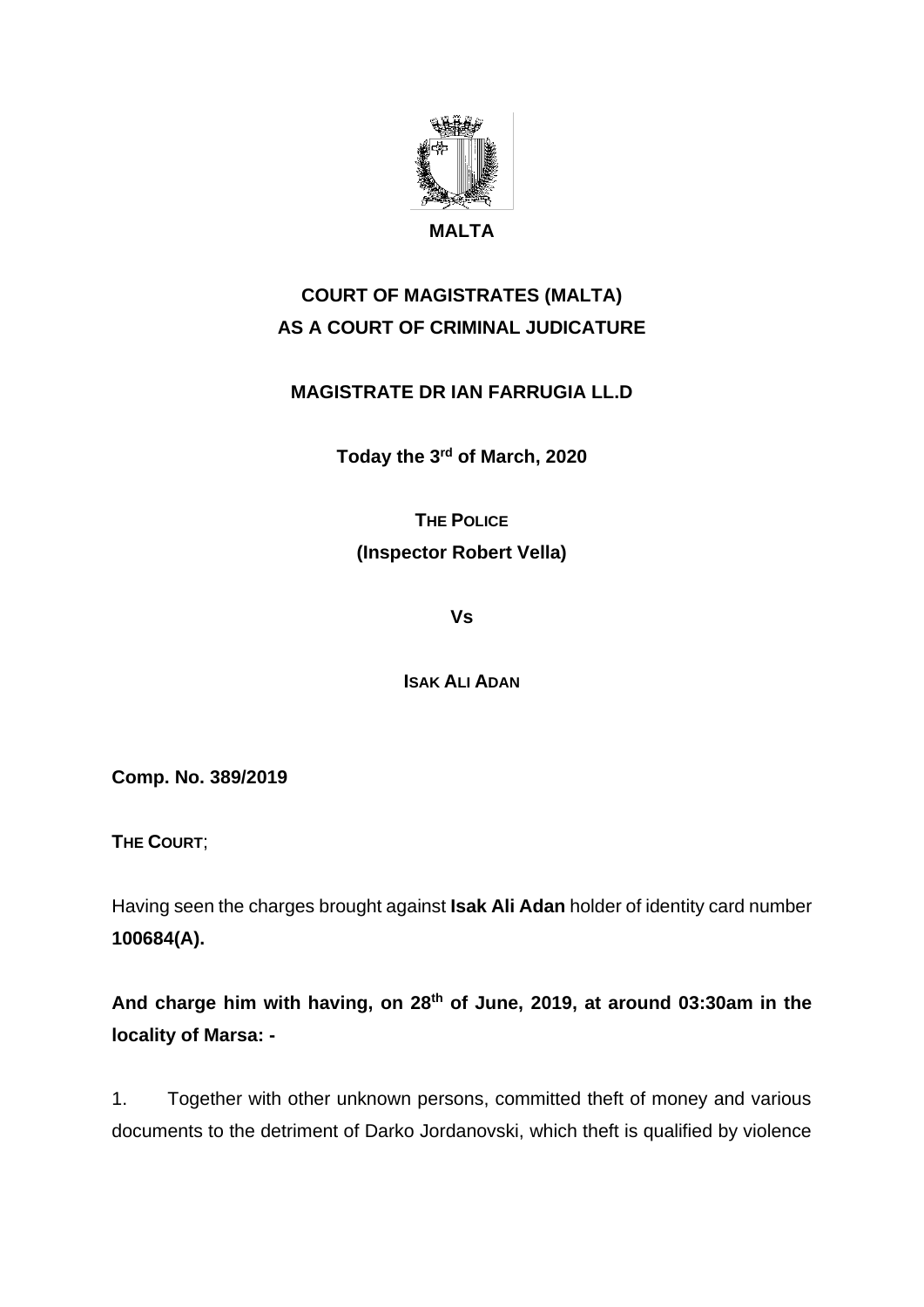(numeric), with the value of stolen items which exceeds the sum of two thousand and three hundred and twenty-nine euro and thirty-seven cents (2,329.37), and time.

The Court is being kindly requested that in case of finding the accused guilty it should deem same as a relapser in terms of Articles 49, 50 and 289 of Chapter 9 of the Laws of Malta after that same person charged have been found guilty by a sentence handed to him by the Courts of Malta, which sentence has become definitive.

The court is also being kindly requested to provide for the security of the victim in terms of Articles 382A, 383, 384 and 385 of Chapter 9 of the Laws of Malta.

The Court is being kindly requested that when pronouncing judgement or in any subsequent order, sentence the person convicted, to the payment, wholly or in part, to the registrar, of the costs incurred in connection with the employment in the proceedings of any expert or referee, including such experts as would have been appointed in the examination of the process verbal of the inquiry, within such period and in such amount as shall be determined in the judgement or order.

Having heard prosecuting officer on oath;

Having seen testimonies of witnesses produced in this case;

Having seen all the documents exhibited in the acts of these proceedings;

Having heard accused plead guilty to the charges brought against him during today's sitting and his insistence on such guilty plea after being given time according to law to reconsider;

Having considered the accused's declaration as minuted in today's sitting, following his guilty plea, that he had enough time to think and reconsider such guilty plea, that he clearly understood the nature of the charges brought against him, and that he understood clearly that his guilty plea, as pointed out by this Court, was to lead to serious consequences in terms of punishment;